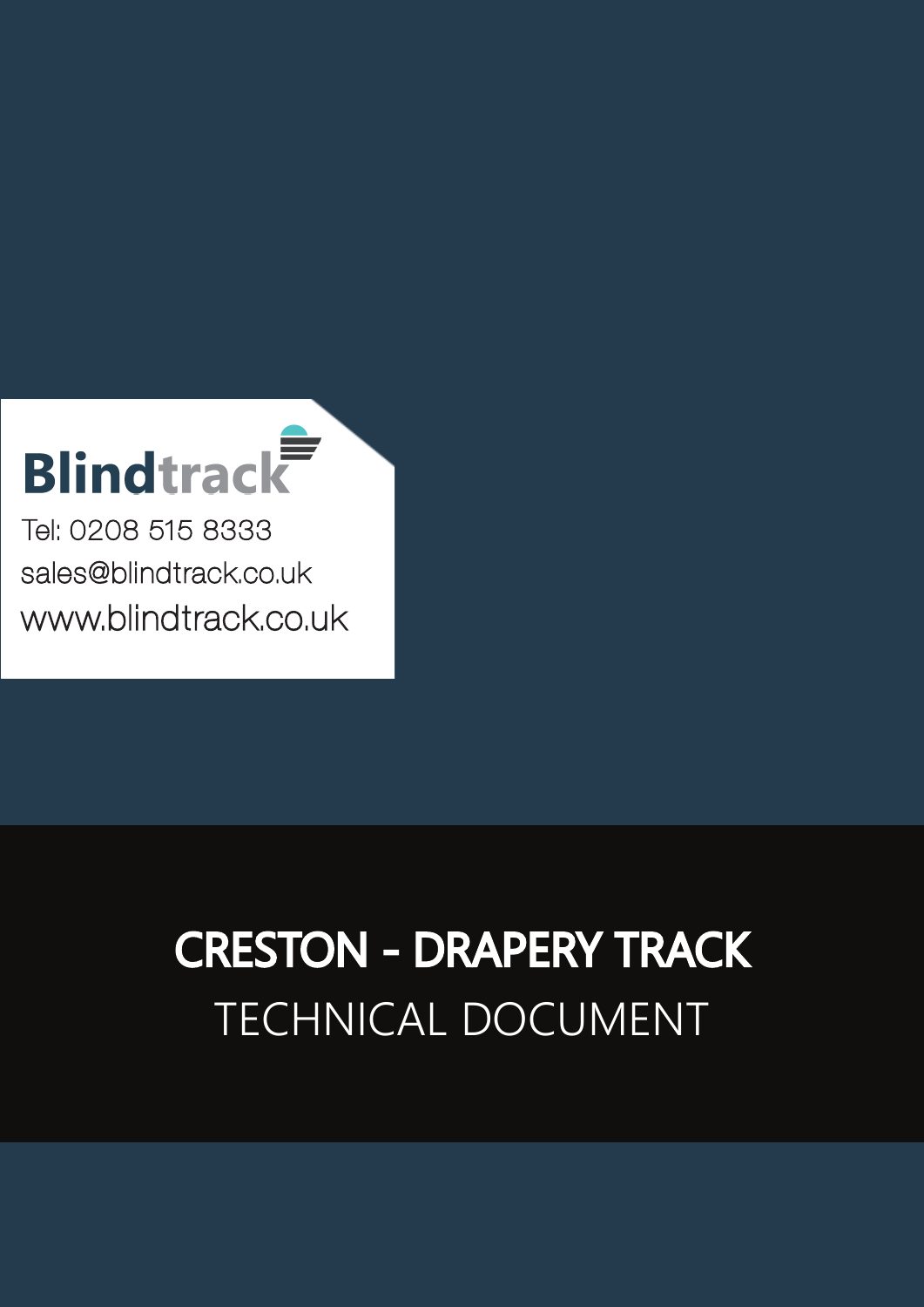## CSS-DRAPERY-TRACK

### Crestron® Drapery Track

- > *Customizable, motorized drapery track system*
- > *Capable of wall, ceiling, or pocket mounting*
- > *Straight or curved tracks*
- > *Able to integrate into a Crestron® control system to be controlled from keypads, remote controls, and touch screens*
- > *Easy installation and part-swapping in the field*
- > *Offers a variety of draw styles*
- > *Features a 120 Volt AC motor[2] with unobtrusive operation of drapery track*
- > *Cresnet® or infiNET EX® communications on motor*
- > *Touch Motion feature allows users to activate drapery track motor by simply pulling on drapery fabric*

NOTE: "CSS-DRAPERY-TRACK" is sold as part of a custom-configured product and orders are placed via the Crestron® Design Tool for Crestron Shading Solutions. This specifications page is for informational purposes and shows the available parts of a Crestron Drapery track. To configure shades or order shading parts and accessories, please use the Crestron Design Tool for Crestron Shading Solutions or call 1-855-53-S-H-A-D-E (537-4233) for support.

Crestron® Drapery Tracks add a soft, graceful touch to a room's décor. Motorized for convenient operation, drapery tracks provide unobtrusive, elegant control of draperies. Drapery tracks can be activated from keypads, touch screens, and remote controls to carry out user presets and commands, such as opening or closing the draperies, with precision.

#### Mounting Options

Drapery tracks can be mounted to a ceiling, wall, or inside a pocket. For ceiling mounts, the track can be mounted using cam lock mounting brackets, which feature a handle that rotates to secure the track into the ceiling. The track can also be mounted with one-touch mounting brackets that allow the track to easily snap into place. For wall mounts, adjustable "L" brackets facilitate installation of the drapery track.

Pocket mounts conceal the drapery track motor, rail, and other hardware. As with a ceiling mount, either the cam lock mounting brackets or onetouch mounting brackets may be used.

#### Track styles

Drapery tracks offer straight or curved track styles. Carriers are designed to hold and guide specific drapery fabric types<sup>[1]</sup> along the track. This includes pinch pleat, Ripplefold®, and Accordia® draperies. Choose your draw style and Crestron will match the master carrier arm style to your application—such as center draw, left, or right draw. For instance, a Ripplefold drapery may use either butt or overlap arms.

For straight track mounts, a left draw, right draw, center opening, or tandem (two straight tracks) draw configuration may be specified. In addition to straight drapery tracks, Crestron offers several types of curved tracks for spaces with special design requirements. Curved and bent tracks are available with a 12" (305 mm) or larger radius. Custom bends are available from Crestron.



#### Track Splicing

Crestron offers track splicing on drapery systems this provides a convenient solution for the shipment. Installation of drapery tracks which are longer in length than 192" (4877 mm) requires a splice. However, splices can be ordered in shorter lengths, if needed. Drapery tracks which are spliced are shipped in multiple sections and can be reconnected at the installation site using a splice bar.

#### Drapery Track Motor<sup>[2]</sup> with infiNET EX<sup>®</sup> or Cresnet<sup>®</sup>

The CSM-QMT60-DRP Drapery Track Motor is powered by 120 Volt AC power and plugs into a wall outlet via a 120" (3048 mm) cord. It provides unobstrusive and robust operation for Crestron drapery tracks. Fully integrated electronics eliminate the need for bulky add-on interface modules, allowing for a clean, streamlined installation. The CSM-QMT60-DRP is available in Cresnet wired and infiNET EX wireless models (the CSM-QMT60-DRP-DCCN and CSM-QMT60-DRP-DCEX, respectively).

The choice of standard or inverse mounting, as well as the ability to install on either the left or right side of the drapery track, makes the CSM-QMT60-DRP flexible during installation. In the event of a power outage, a manual override feature allows users to move drapes manually.

#### Touch Motion Feature

By gently pulling on the edge of the drapery fabric, users can activate the motorized draperies to move along the track to an open or closed position.

#### SPECIFICATIONS

#### Maximum Track Lengths & Drapery Weights

Straight Track with left, right, or center draw: 360" (9144 mm) track can support up to 130 lbs (59 kg) of drapery

Tandem Track (two straight tracks): 720" (18,288 mm) track can support up to 260 lbs (118 kg) of drapery

90-Degree or 45-Degree Bend Track with left, right, or center draw: 360" (9144 mm) track can support up to 100 lbs (45.4 kg) of drapery 90-Degree Double Bend or 45 Degree Double Bend Track with left, right, or center draw: 120" (3048 mm) track can support up to 77 lbs (35 kg) of